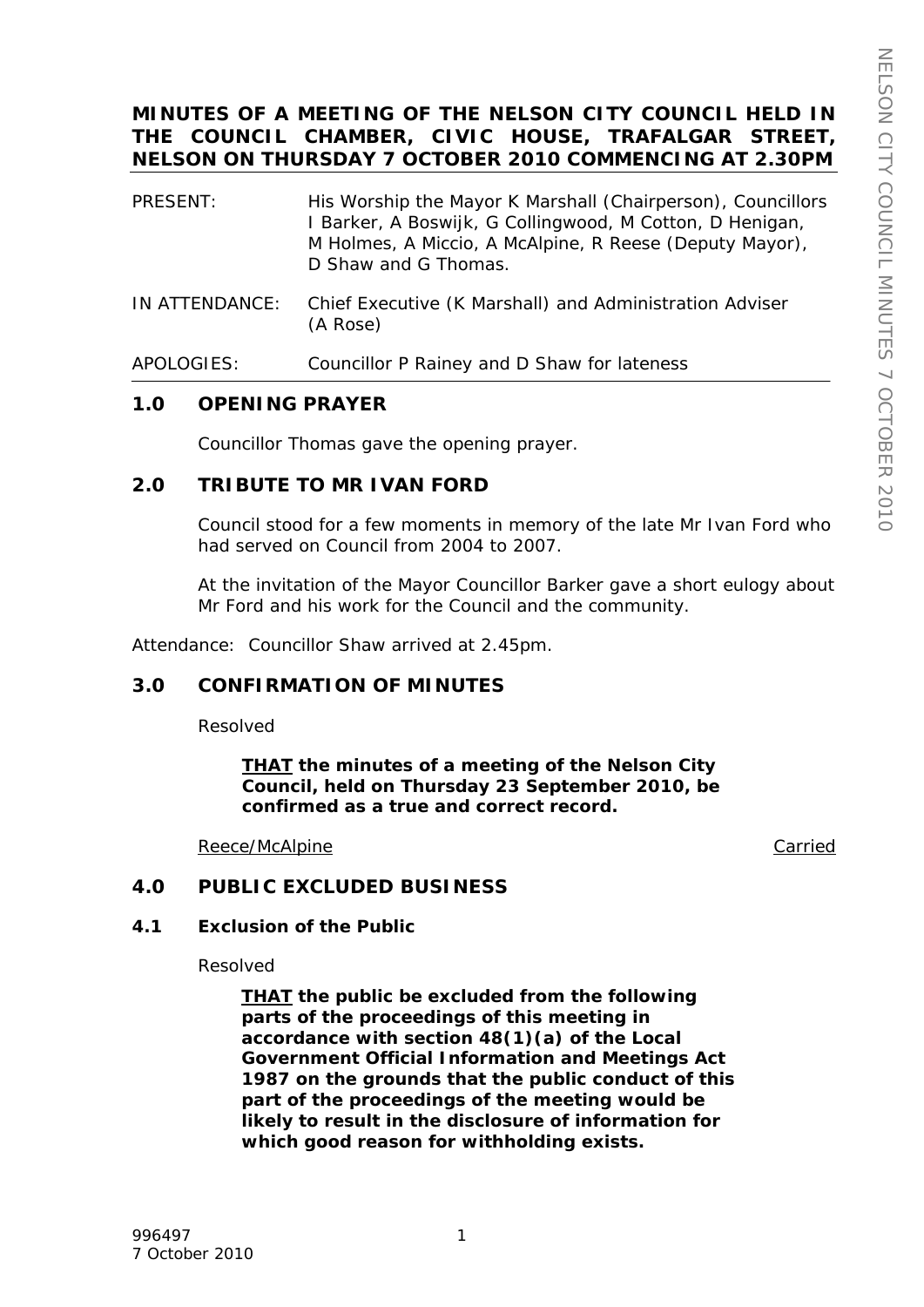#### *i) Nelson City Council Public Excluded Minutes – 23 September 2010*

*Reasons:* 

*To enable the Council to carry out negotiations or commercial activities without prejudice or disadvantage; or* 

*To protect the privacy of natural persons.*

His Worship the Mayor/Barker Carried

# **5.0 CONFIRMATION OF PUBLIC EXCLUDED MINUTES**

Resolved

*THAT the minutes of part of a meeting of Nelson City Council held with the public excluded on Thursday 23 September 2010 be confirmed as a true and correct record.* 

Homes/Cotton Carried

#### **5.1 Re-admittance of the Public**

Resolved

### *THAT the public be re-admitted to the meeting.*

His Worship the Mayor/Barker Carried Carried

# **6.0 PRESENTATION TO ROBYN REID**

His Worship the Mayor presented a Council Crest to Ms Robyn Reid in appreciation of her work for Council as Chairperson of the Board of the Nelson Bays Economic Development Agency.

Ms Reid thanked the Council and outlined the achievements of the EDA during her time on its Board. She also paid tribute to the work of the staff of the EDA.

# **7.0 VALEDICTORIES**

# **7.1 Councillor Cotton 1989-2010**

Councillor Cotton addressed the meeting and recalled some of the highlights of his time on the Council over the past 21 years, paying particular tribute to the Mayors, Councillors and staff that he had had the privilege to serve with.